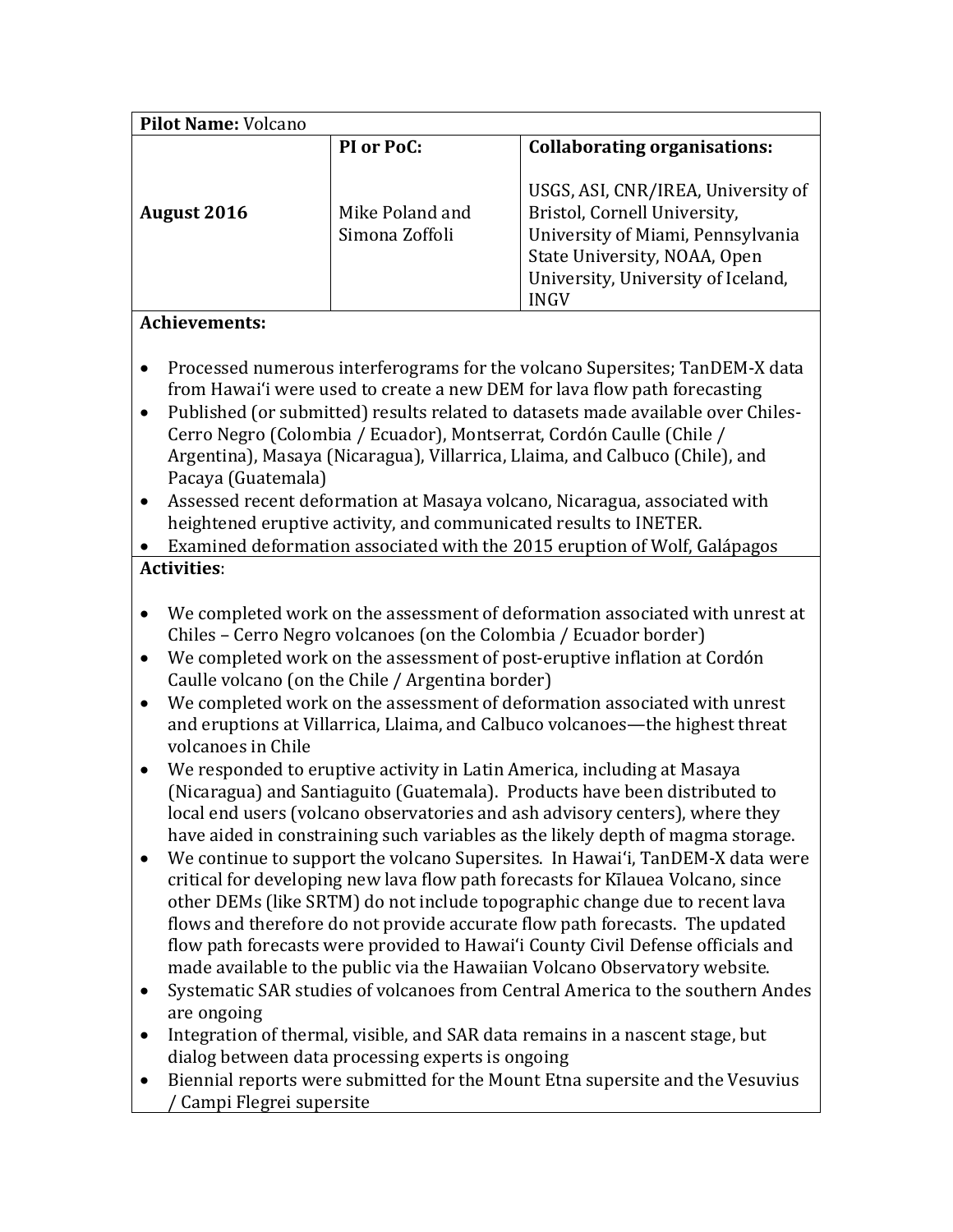| Data accessed this Q                                                                                                                          |                                                                                                                                                                                                                                                                                                              | <b>Total data accessed to date (#images /satellite)</b>                                                                                                                                                                                                                                                                                                                                                                                                                                                                                                                                                                                  |
|-----------------------------------------------------------------------------------------------------------------------------------------------|--------------------------------------------------------------------------------------------------------------------------------------------------------------------------------------------------------------------------------------------------------------------------------------------------------------|------------------------------------------------------------------------------------------------------------------------------------------------------------------------------------------------------------------------------------------------------------------------------------------------------------------------------------------------------------------------------------------------------------------------------------------------------------------------------------------------------------------------------------------------------------------------------------------------------------------------------------------|
| (#images /satellite)                                                                                                                          |                                                                                                                                                                                                                                                                                                              |                                                                                                                                                                                                                                                                                                                                                                                                                                                                                                                                                                                                                                          |
| ALOS2: 14<br>COSMO-SkyMed: 110<br>TerraSAR-X: 29<br>RADARSAT-2: 8                                                                             | ALOS2: 98<br>COSMO-SkyMed: 491<br>TerraSAR-X: 164<br>RADARSAT-2: 243<br><b>TanDEM-X: 22</b>                                                                                                                                                                                                                  |                                                                                                                                                                                                                                                                                                                                                                                                                                                                                                                                                                                                                                          |
| TanDEM-X: 7                                                                                                                                   | Pleiades: 3                                                                                                                                                                                                                                                                                                  |                                                                                                                                                                                                                                                                                                                                                                                                                                                                                                                                                                                                                                          |
| Numbers of images<br>are only reported for<br>Objective A, since C<br>has not started and B<br>has a different system<br>for tracking orders. | We do not include Sentinel-1a data in these tallies, even<br>though we make use of them as part of the pilot, because<br>those data are distributed at no cost and with no<br>restrictions.                                                                                                                  |                                                                                                                                                                                                                                                                                                                                                                                                                                                                                                                                                                                                                                          |
| Products: (delivered                                                                                                                          | <b>User</b> (by product)                                                                                                                                                                                                                                                                                     | <b>User or practitioner</b>                                                                                                                                                                                                                                                                                                                                                                                                                                                                                                                                                                                                              |
| this quarter)                                                                                                                                 |                                                                                                                                                                                                                                                                                                              | endorsement/opinion/outcomes                                                                                                                                                                                                                                                                                                                                                                                                                                                                                                                                                                                                             |
| Interferograms,<br>amplitude imagery,<br>and other products<br>derived from SAR data                                                          | SERNAGEOMIN,<br>Chile; Observatorio<br>San Calixto, Bolivia;<br>Instituto Geofísico<br>del Perú; Instituto<br>Geofísico de la<br>Universidad Nacional<br>de San Agustín, Peru;<br>Instituto Geofísico,<br>Escuela Politécnica<br>Nacional, Ecuador;<br>Servicio Geológico<br>Colmbiano, INETER,<br>Nicaragua | Data are being used by volcano<br>scientists in many countries to<br>assess volcanic unrest and the<br>likelihood of future hazardous<br>volcanic activity at restless<br>volcanoes (e.g., Momotombo), as<br>well as those currently<br>experiencing low-level eruptions<br>(e.g., Pacaya, Santiaguito, Masaya).<br>Feedback from these users has<br>uniformly been positive,<br>emphasizing use of the data to<br>bridge monitoring gaps, assess<br>results from single ground-based<br>sensors, and inform decisions<br>about volcanic alert levels. There<br>is a desire for more frequent data<br>(both in terms of volume and lower |
| Ash and thermal<br>anomaly maps                                                                                                               | <b>Buenos Aires</b><br>Volcanic Ash<br><b>Advisory Center</b>                                                                                                                                                                                                                                                | latency) and additional formats<br>(e.g., Google Earth and ArcGIS<br>imagery), but the most critical need<br>is for in-depth training of graduate<br>students who can become experts<br>in processing and interpretation of<br>remote sensing data for their home<br>countries. Regarding the<br>Supersites, major initiatives (MED-                                                                                                                                                                                                                                                                                                     |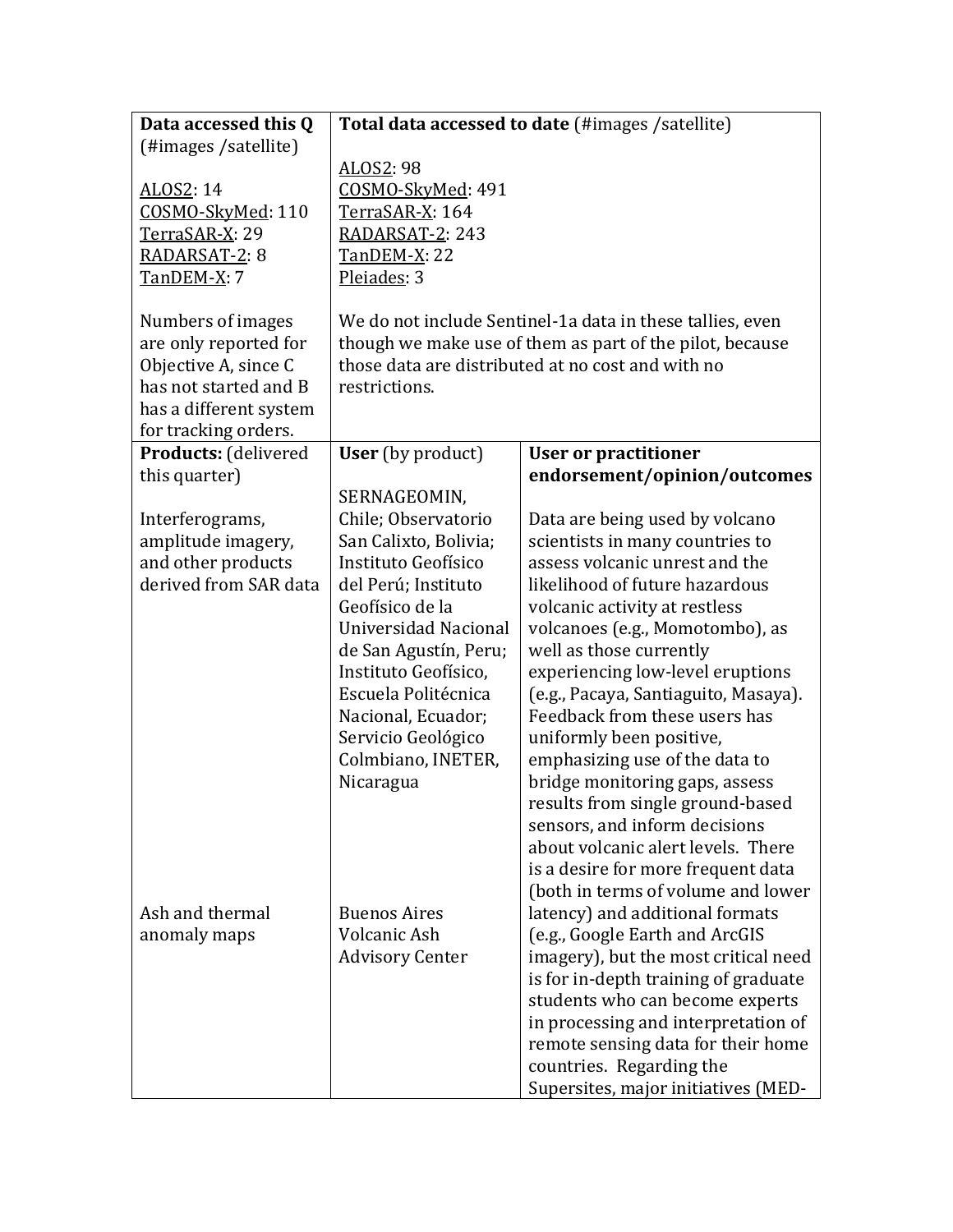| SUV and FUTUREVOLC) depend           |
|--------------------------------------|
| upon the data for scientific         |
| purposes. In Hawai'i, Supersite      |
| data have been specifically          |
| identified as a critical resource by |
| the Hawaiian Volcano Observatory     |
| for hazards monitoring and           |
| mitigation.                          |

## **List any publications directly stemming from pilot work**

## Manuscripts

Arnold, D. W. D., J. Biggs, G. Wadge, S. K. Ebmeier, H. M. Odbert, and M. P. Poland (2016), Dome growth, collapse, and valley fill at Soufrière Hills Volcano, Montserrat, from 1995 to 2013: Contributions from satellite radar measurements of topographic change, *Geosphere*, doi:10.1130/GES01291.1.

Delgado F., M. E. Pritchard, S. Ebmeier, P. Gonzalez, L. Lara (submitted), Recent unrest (2002-2015) imaged by space geodesy at the highest risk Chilean volcanoes: Villarrica, Llaima, and Calbuco (southern Andes), *Journal of Volcanology and Geothermal Research*.

Delgado, F., M. E. Pritchard, D. Basualto, J. Lazo, L. Córdova, and L. Lara, (in press), Rapid re-inflation following the 2011-2012 rhyodacite eruption at Cordón Caulle volcano (Southern Andes) imaged by InSAR: evidence for magma chamber refill, *Geophysical Research Letters*.

Ebmeier, S. K., J. R. Elliott, J. M. Nocquet, J. Biggs, P. Mothes, P. Jarrín, M. Yépez, S. Aguaiza, P. Lundgren, and S. V. Samsonov (2016), Shallow earthquake inhibits unrest near Chiles–Cerro Negro volcanoes, Ecuador–Colombian border, *Earth and Planetary Science Letters*, v. 450, 283–291.

Stephens, K.J., S.K. Ebmeier, N.L. Young, and J. Biggs (submitted), Transient deformation associated with explosive eruption measured at Masaya volcano (Nicaragua) using Interferometric Synthetic Aperture Radar, *Journal of Volcanology and Geothermal Research*.

Wnuk, K. C., and C. Wauthier (submitted), Temporal evolution of magma sources and surface deformation at Pacaya Volcano, Guatemala revealed by InSAR, *Journal of Volcanology and Geothermal Research*.

A manuscript for the *Journal of Applied Volcanology* is in preparation (submission planned for late 2016).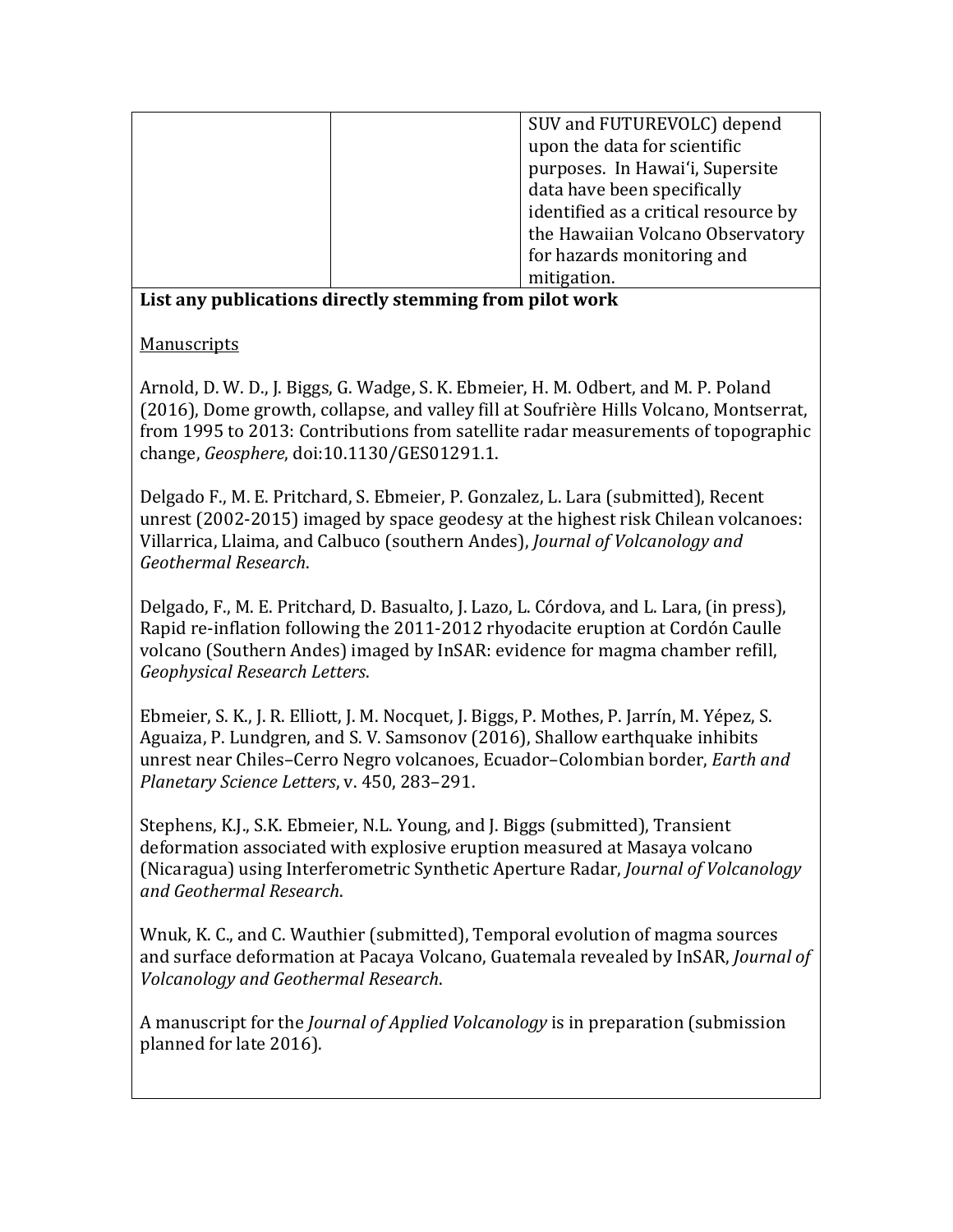## **List objective milestones and state progress to date (%)**

Objective A (regional monitoring of Latin American volcanic arcs)<br>• Our primary goal is systematic arc-wide monitoring of volcano

- Our primary goal is systematic arc-wide monitoring of volcanoes in Latin America. We continue to generate ash and thermal alerts for various volcanoes in Latin America. In the near future, the NOAA alerting system will allow users set their own refresh time on thermal anomaly alerts, which will make them easier to use to identify new activity (as opposed to sustained activity) that can be potentially targeted by InSAR and SAR. We have ordered large swaths of ALOS2 data and are working with Sentinel-1a data to conduct routine monitoring. ALOS2 processing has proven problematic, but we expect to solve these challenges soon. Study of individual volcanic systems is proceeding well, with results from numerous locations that have been communicated to local scientists. We anticipate that we are on pace to achieving overall monitoring of all volcanoes in Latin America and focused analysis of restless/erupting sites by the end of 2016. (85% complete)
- We continue to examine individual volcanoes and volcanic regions for signs of deformation, thermal anomalies, and ash, reporting results as they become available to users at volcano observatories and ash advisory centers, and have covered roughly half of all volcanoes in the arc in one way or another. (75% complete)
- We will write a Journal of Applied Volcanology article describing the results of our work, and especially the value to end users, to be submitted in late 2016. (30% complete)
- We have collected feedback on our efforts from Costa Rica, Guatemala, Colombia, Peru, Ecuador, and Chile. We will reach out to other countries in Latin America as results become available and are provided to local users, and we will reconnect with colleagues who had already provided feedback to assess any changes in their perception. (90% complete)

Objective B (support volcano supersites)

• We continue to support exploitation of Supersite data in Hawaiʻi, Iceland, Italy, Ecuador, and New Zealand. (80% complete)

Objective C (response to major eruption)

- Completed and submitted proposal for data in advance of a major eruption, preferably in SE Asia. (100% complete)
- Have not yet identified a volcano that is likely to have a significant impact in local population or infrastructure and that would be well suited for study as the Objective C target. (0% complete)

## **Issues identified and risk management approach**

• We continue to be challenged by poor interactions between SAR scientists and those working on thermal/visible datasets. It is probably too late to make this a